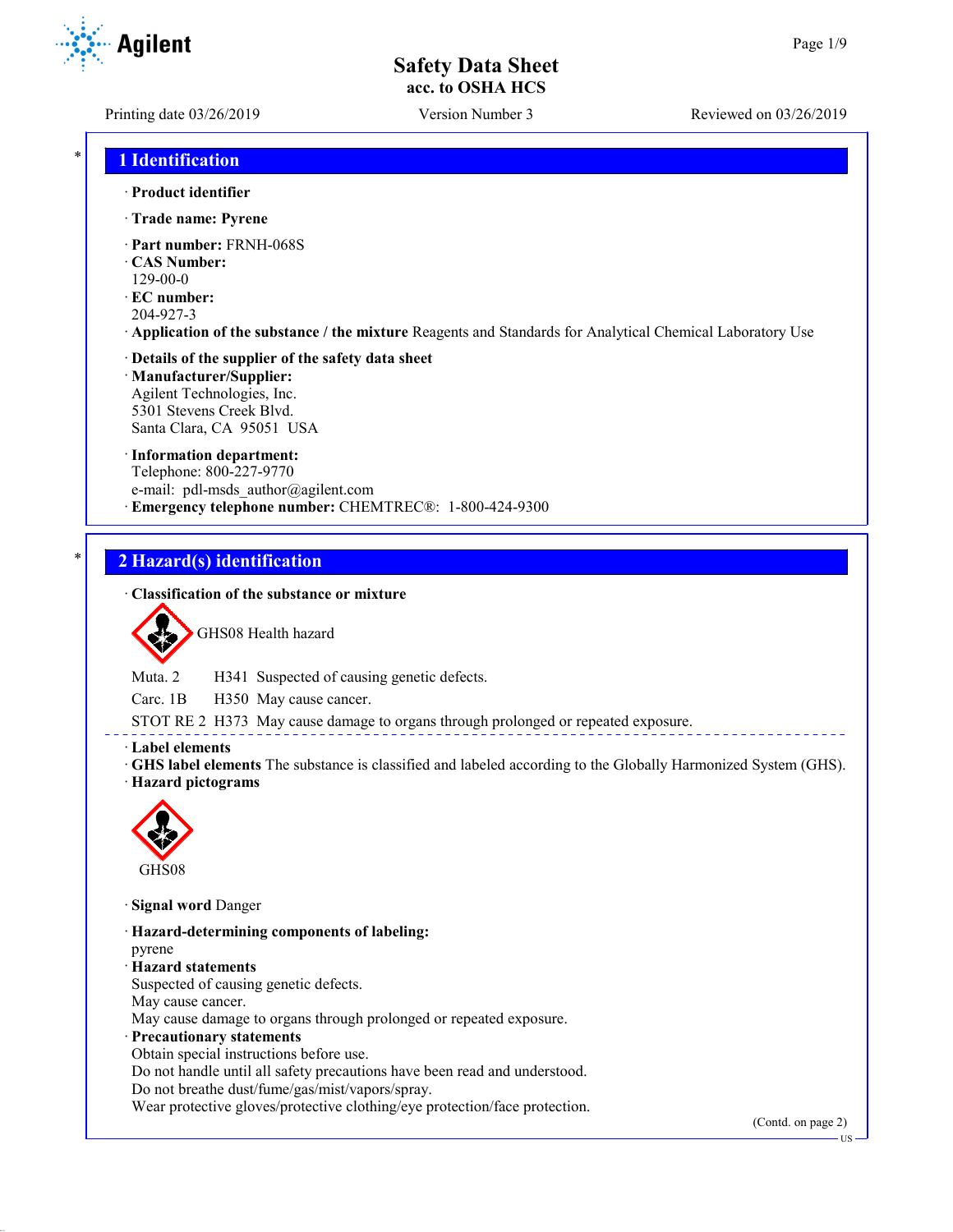Printing date 03/26/2019 Version Number 3 Reviewed on 03/26/2019

**Trade name: Pyrene**

(Contd. of page 1) IF exposed or concerned: Get medical advice/attention. Get medical advice/attention if you feel unwell. Store locked up. Dispose of contents/container in accordance with local/regional/national/international regulations. · **Classification system:** · **NFPA ratings (scale 0 - 4)** 1 1  $\overline{0}$  $Health = 1$  $Fire = 1$ Reactivity  $= 0$ · **HMIS-ratings (scale 0 - 4)** HEALTH FIRE REACTIVITY  $\boxed{0}$  Reactivity = 0  $\overline{1}$  Health = \*1  $1$  Fire = 1 · **Other hazards** · **Results of PBT and vPvB assessment** · **PBT:** Not applicable. · **vPvB:** Not applicable.

### **3 Composition/information on ingredients**

- · **Chemical characterization: Substances**
- · **CAS No. Description**
- 129-00-0 pyrene
- · **Identification number(s)**
- · **EC number:** 204-927-3

### **4 First-aid measures**

### · **Description of first aid measures**

· **General information:**

Symptoms of poisoning may even occur after several hours; therefore medical observation for at least 48 hours after the accident.

- · **After inhalation:** Supply fresh air; consult doctor in case of complaints.
- · **After skin contact:** Generally the product does not irritate the skin.
- · **After eye contact:** Rinse opened eye for several minutes under running water.
- · **After swallowing:** If symptoms persist consult doctor.
- · **Information for doctor:**
- · **Most important symptoms and effects, both acute and delayed** No further relevant information available.
- · **Indication of any immediate medical attention and special treatment needed**
- No further relevant information available.

## **5 Fire-fighting measures**

- · **Extinguishing media**
- · **Suitable extinguishing agents:** Use fire fighting measures that suit the environment.

(Contd. on page 3)



US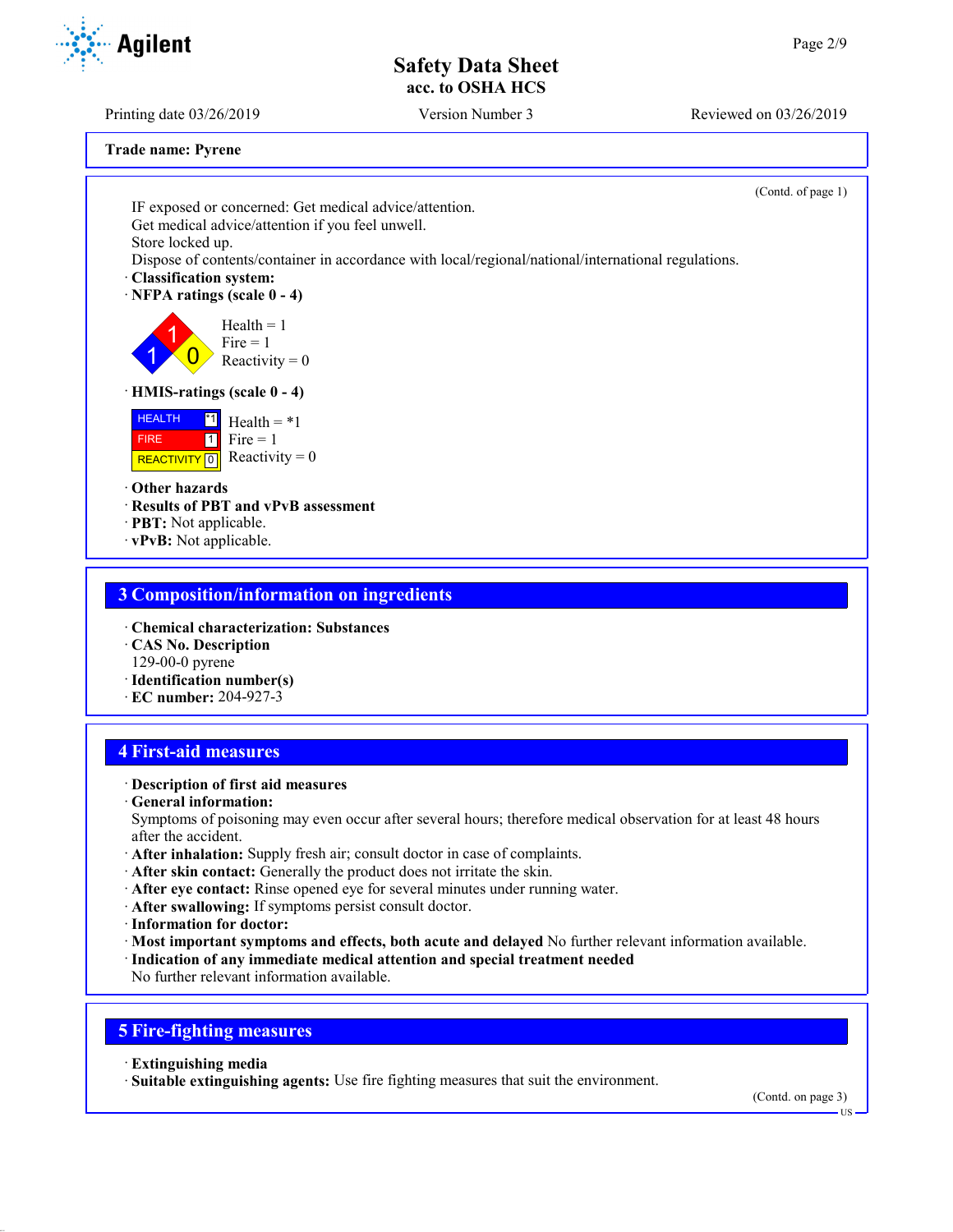Printing date 03/26/2019 Version Number 3 Reviewed on 03/26/2019

**Trade name: Pyrene**

(Contd. of page 2)

 $0.15$  mg/m<sup>3</sup>

 $1.7 \text{ mg/m}^3$ 

 $110 \text{ mg/m}^3$ 

· **Special hazards arising from the substance or mixture**

During heating or in case of fire poisonous gases are produced.

· **Advice for firefighters**

· **Protective equipment:** Mouth respiratory protective device.

### **6 Accidental release measures**

· **Personal precautions, protective equipment and emergency procedures** Mount respiratory protective device.

· **Environmental precautions:** Do not allow to enter sewers/ surface or ground water.

#### · **Methods and material for containment and cleaning up:** Dispose contaminated material as waste according to item 13.

Ensure adequate ventilation.

**Reference to other sections** 

See Section 7 for information on safe handling.

See Section 8 for information on personal protection equipment.

### See Section 13 for disposal information.

· **Protective Action Criteria for Chemicals**

· **PAC-1:** · **PAC-2:**

· **PAC-3:**

## **7 Handling and storage**

· **Handling:**

· **Precautions for safe handling**

Ensure good ventilation/exhaustion at the workplace.

Open and handle receptacle with care.

· **Information about protection against explosions and fires:** Keep respiratory protective device available.

- · **Conditions for safe storage, including any incompatibilities**
- · **Storage:**

· **Requirements to be met by storerooms and receptacles:** No special requirements.

· **Information about storage in one common storage facility:** Not required.

· **Further information about storage conditions:** Keep receptacle tightly sealed.

· **Specific end use(s)** No further relevant information available.

### \* **8 Exposure controls/personal protection**

· **Additional information about design of technical systems:** No further data; see item 7.

· **Control parameters**

· **Components with limit values that require monitoring at the workplace:** Not required.

· **Additional information:** The lists that were valid during the creation were used as basis.

(Contd. on page 4)

US



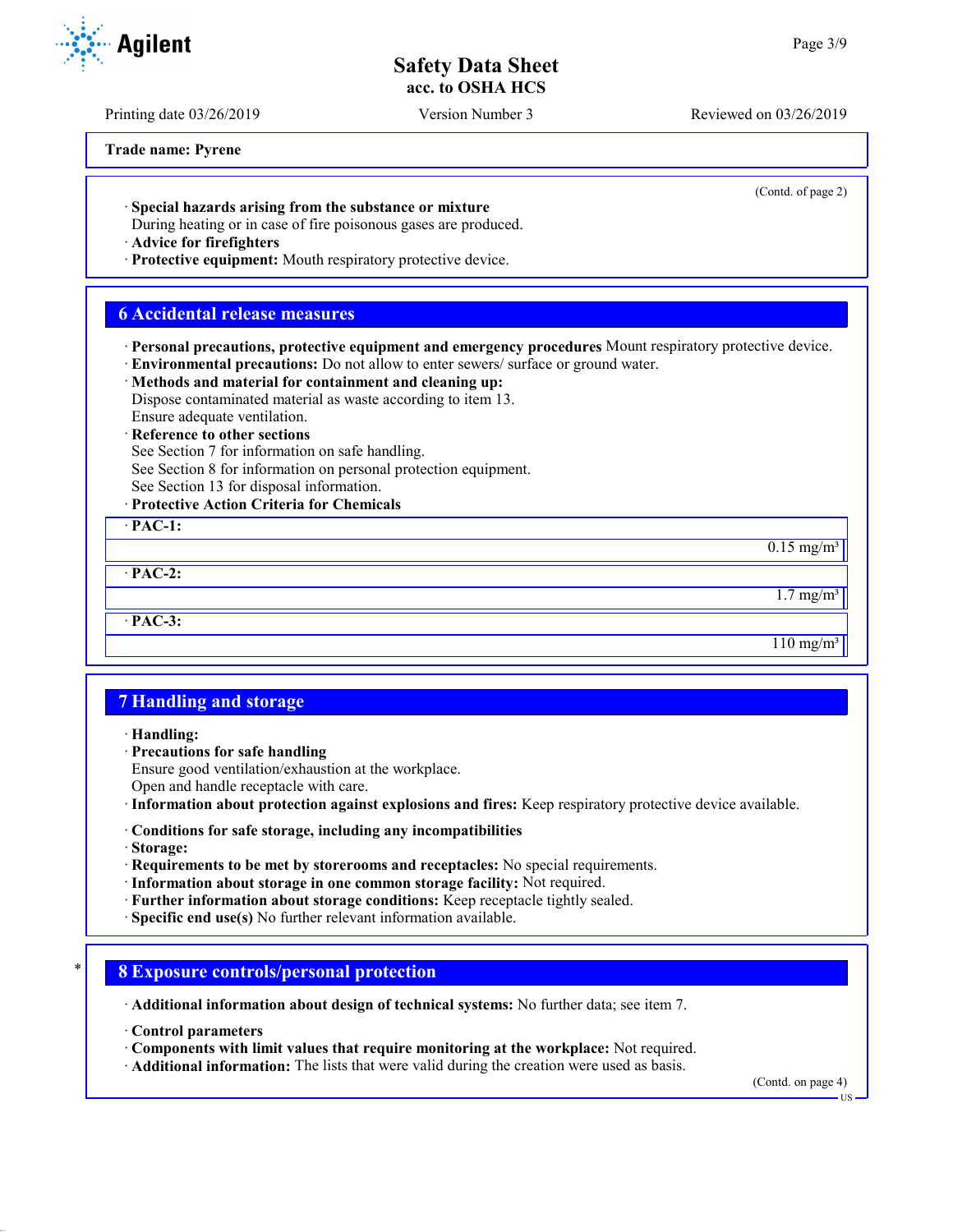(Contd. of page 3)

(Contd. on page 5)

US

# **Safety Data Sheet acc. to OSHA HCS**

Printing date 03/26/2019 Version Number 3 Reviewed on 03/26/2019

**Agilent** 

**Trade name: Pyrene**

· **Exposure controls**

· **Personal protective equipment:**

· **General protective and hygienic measures:** Keep away from foodstuffs, beverages and feed.

· **pH-value:** Not applicable.

**Melting point/Melting range:** 156 °C (312.8 °F) **Boiling point/Boiling range:**  $404 \text{ °C} (759.2 \text{ °F})$  $\cdot$  **Flash point:**  $>200 \degree C (>392 \degree F)$ 

· **Flammability (solid, gaseous):** Product is not flammable.

· **Change in condition**

Wash hands before breaks and at the end of work. Store protective clothing separately. · **Breathing equipment:** When used as intended with Agilent instruments, the use of the product under normal laboratory conditions and with standard practices does not result in significant airborne exposures and therefore respiratory protection is not needed. Under an emergency condition where a respirator is deemed necessary, use a NIOSH or equivalent approved device/equipment with appropriate organic or acid gas cartridge. · **Protection of hands:** Although not recommended for constant contact with the chemicals or for clean-up, nitrile gloves 11-13 mil thickness are recommended for normal use. The breakthrough time is 1 hr. For cleaning a spill where there is direct contact of the chemical, butyl rubber gloves are recommended 12-15 mil thickness with breakthrough times exceeding 4 hrs. Supplier recommendations should be followed. · **Material of gloves** For normal use: nitrile rubber, 11-13 mil thickness For direct contact with the chemical: butyl rubber, 12-15 mil thickness The selection of the suitable gloves does not only depend on the material, but also on further marks of quality and varies from manufacturer to manufacturer. · **Penetration time of glove material** For normal use: nitrile rubber: 1 hour For direct contact with the chemical: butyl rubber: >4 hours Eye protection: Tightly sealed goggles \* **9 Physical and chemical properties** · **Information on basic physical and chemical properties** · **General Information** · **Appearance:** Form: Solid Color: Not determined. · **Odor:** Characteristic · Odor threshold: Not determined.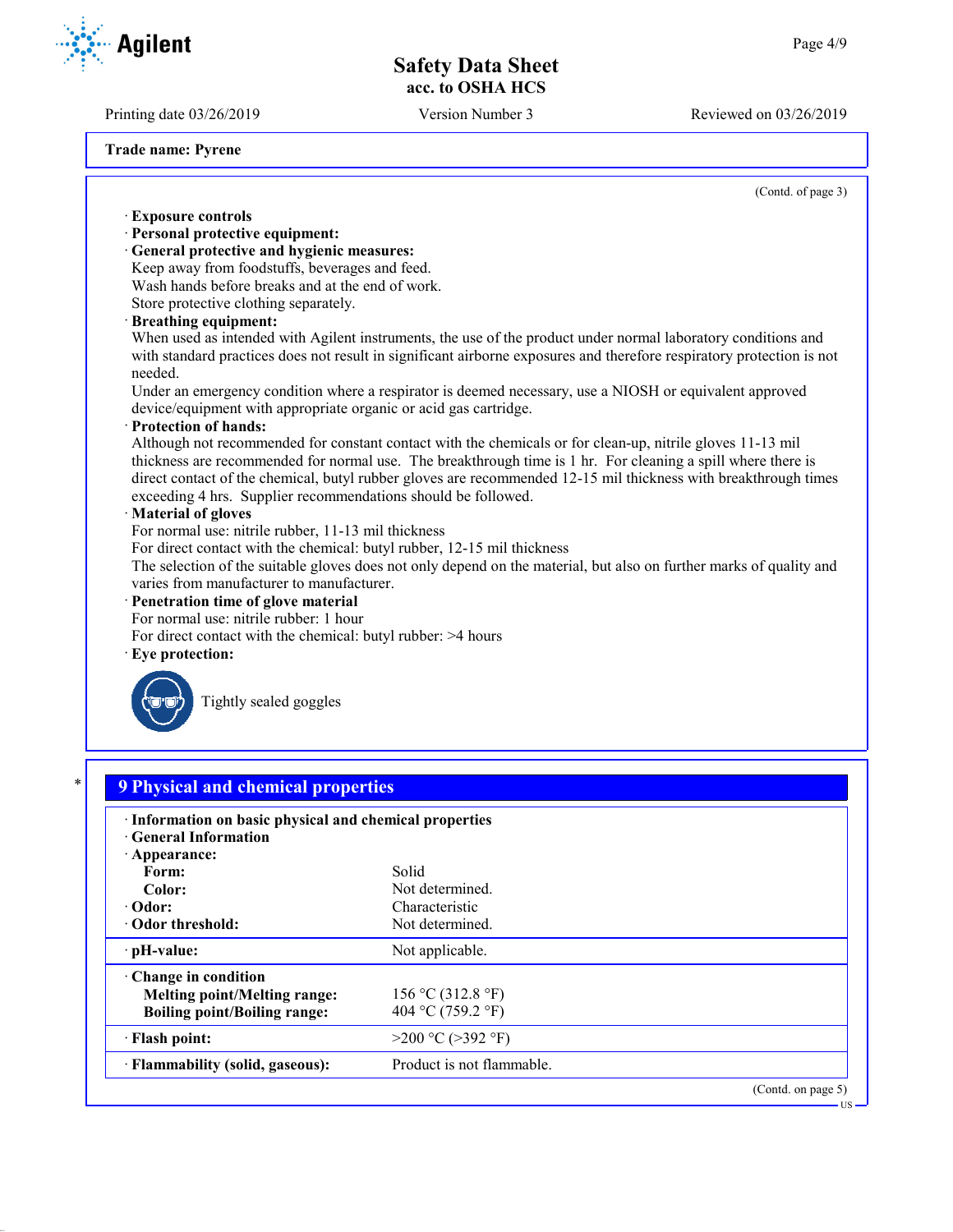Printing date 03/26/2019 Version Number 3 Reviewed on 03/26/2019

|  |  | <b>Trade name: Pyrene</b> |
|--|--|---------------------------|
|--|--|---------------------------|

|                                                            | (Contd. of page 4)                            |  |  |  |
|------------------------------------------------------------|-----------------------------------------------|--|--|--|
| · Decomposition temperature:                               | Not determined.                               |  |  |  |
| · Auto igniting:                                           | Not determined.                               |  |  |  |
| Danger of explosion:                                       | Product does not present an explosion hazard. |  |  |  |
| <b>Explosion limits:</b>                                   |                                               |  |  |  |
| Lower:                                                     | Not determined.                               |  |  |  |
| <b>Upper:</b>                                              | Not determined.                               |  |  |  |
| · Vapor pressure:                                          | Not applicable.                               |  |  |  |
| $\cdot$ Density at 20 °C (68 °F):                          | 1.21 g/cm <sup>3</sup> (10.09745 lbs/gal)     |  |  |  |
| · Relative density                                         | Not determined.                               |  |  |  |
| · Vapor density                                            | Not applicable.                               |  |  |  |
| <b>Evaporation rate</b>                                    | Not applicable.                               |  |  |  |
| · Solubility in / Miscibility with                         |                                               |  |  |  |
| Water:                                                     | Insoluble.                                    |  |  |  |
| · Partition coefficient (n-octanol/water): Not determined. |                                               |  |  |  |
| · Viscosity:                                               |                                               |  |  |  |
| Dynamic:                                                   | Not applicable.                               |  |  |  |
| Kinematic:                                                 | Not applicable.                               |  |  |  |
| <b>VOC</b> content:                                        | $0.00\%$                                      |  |  |  |
|                                                            | $0.0$ g/l / 0.00 lb/gal                       |  |  |  |
| <b>Solids content:</b>                                     | $100.0\%$                                     |  |  |  |
| $\cdot$ Other information                                  | No further relevant information available.    |  |  |  |

# **10 Stability and reactivity**

· **Reactivity** No further relevant information available.

· **Chemical stability**

· **Thermal decomposition / conditions to be avoided:** No decomposition if used according to specifications.

- · **Possibility of hazardous reactions** No dangerous reactions known.
- · **Conditions to avoid** No further relevant information available.
- · **Incompatible materials:** No further relevant information available.
- · **Hazardous decomposition products:** No dangerous decomposition products known.

### **11 Toxicological information**

· **Information on toxicological effects**

· **Acute toxicity:**

· **LD/LC50 values that are relevant for classification:**

**ATE (Acute Toxicity Estimate)** Oral LD50 2,700 mg/kg (rat)

Inhalative  $LC50/4$  h 170 mg/L (rat)

### **129-00-0 pyrene**

Oral LD50 2,700 mg/kg (rat)

(Contd. on page 6)



US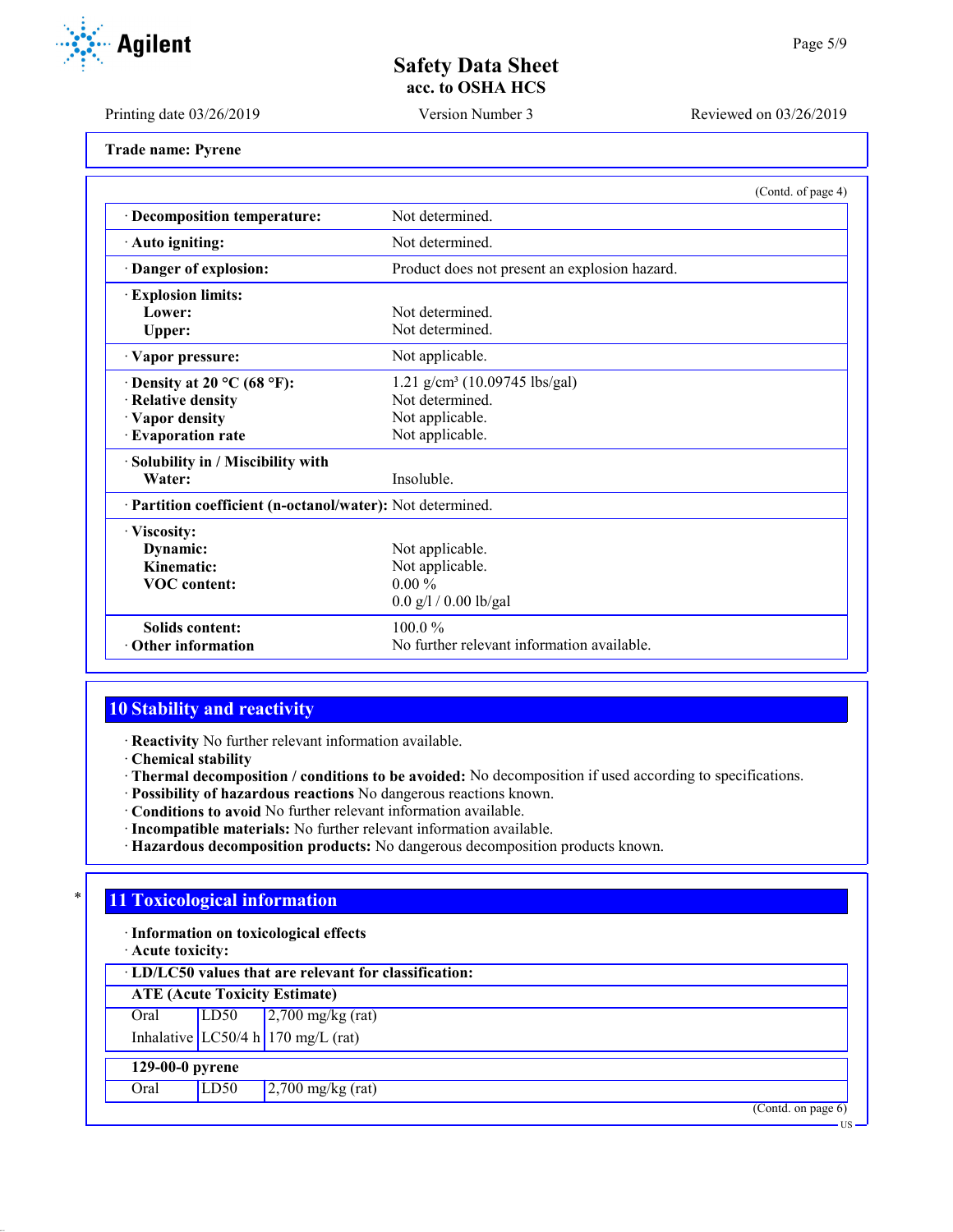Printing date 03/26/2019 Version Number 3 Reviewed on 03/26/2019

(Contd. of page 5)

3

R

**Trade name: Pyrene**

Inhalative  $LC50/4$  h 170 mg/L (rat)

· **Primary irritant effect:**

· **on the skin:** No irritant effect.

· **on the eye:** No irritating effect.

· **Sensitization:** No sensitizing effects known.

· **Additional toxicological information:**

· **Carcinogenic categories**

· **IARC (International Agency for Research on Cancer)**

· **NTP (National Toxicology Program)**

· **OSHA-Ca (Occupational Safety & Health Administration)**

Substance is not listed.

## **12 Ecological information**

· **Toxicity**

- · **Aquatic toxicity:** No further relevant information available.
- · **Persistence and degradability** No further relevant information available.
- · **Behavior in environmental systems:**
- · **Bioaccumulative potential** No further relevant information available.
- · **Mobility in soil** No further relevant information available.
- · **Additional ecological information:**

· **General notes:**

Water hazard class 3 (Self-assessment): extremely hazardous for water

Do not allow product to reach ground water, water course or sewage system, even in small quantities.

Danger to drinking water if even extremely small quantities leak into the ground.

- · **Results of PBT and vPvB assessment**
- · **PBT:** Not applicable.
- · **vPvB:** Not applicable.
- · **Other adverse effects** No further relevant information available.

### **13 Disposal considerations**

· **Waste treatment methods**

· **Recommendation:**

Must not be disposed of together with household garbage. Do not allow product to reach sewage system.

- · **Uncleaned packagings:**
- · **Recommendation:** Disposal must be made according to official regulations.



· **UN-Number**

· **DOT, IMDG, IATA** UN3077

(Contd. on page 7)

**US** 

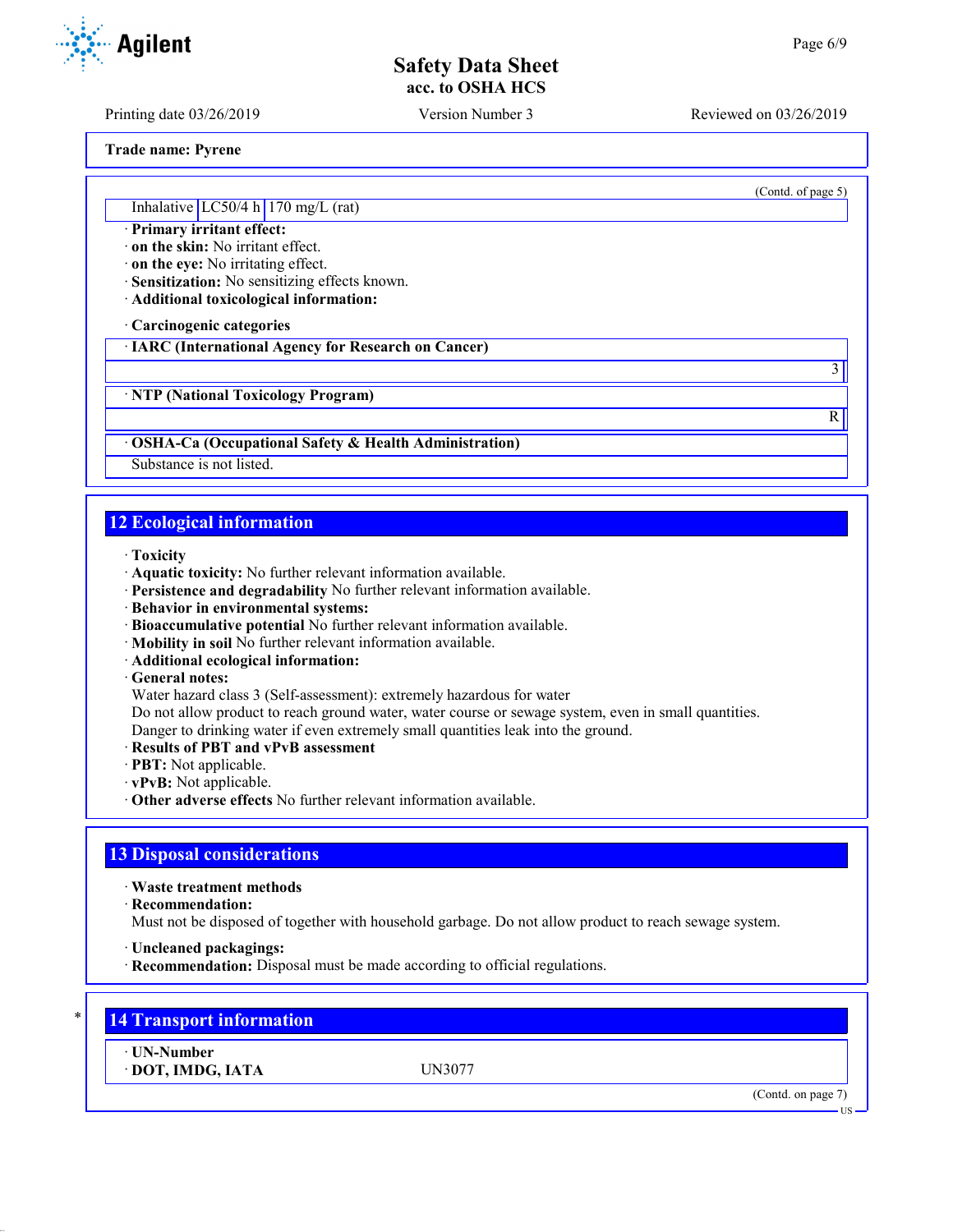Environmentally hazardous substance, solid, n.o.s. (pyrene)

| · UN proper shipping name                                                         |                                                                                                                                                                                                                   |  |
|-----------------------------------------------------------------------------------|-------------------------------------------------------------------------------------------------------------------------------------------------------------------------------------------------------------------|--|
| $\cdot$ DOT<br>$\cdot$ IMDG                                                       | Environmentally hazardous substance, solid, n.o.s. (pyrene)<br>ENVIRONMENTALLY HAZARDOUS SUBSTANCE, SOLID,<br>N.O.S. (pyrene), MARINE POLLUTANT<br>ENVIRONMENTALLY HAZARDOUS SUBSTANCE, SOLID,<br>N.O.S. (pyrene) |  |
| · IATA                                                                            |                                                                                                                                                                                                                   |  |
| Transport hazard class(es)                                                        |                                                                                                                                                                                                                   |  |
| · DOT, IMDG, IATA                                                                 |                                                                                                                                                                                                                   |  |
|                                                                                   |                                                                                                                                                                                                                   |  |
| · Class<br>· Label                                                                | 9 Miscellaneous dangerous substances and articles<br>9                                                                                                                                                            |  |
| · Packing group<br>· DOT, IMDG, IATA                                              | III                                                                                                                                                                                                               |  |
| · Environmental hazards:<br>· Marine pollutant:<br>Special marking (IATA):        | Yes (DOT)<br>Symbol (fish and tree)<br>Symbol (fish and tree)                                                                                                                                                     |  |
| Special precautions for user                                                      | Warning: Miscellaneous dangerous substances and articles                                                                                                                                                          |  |
| · Danger code (Kemler):                                                           | 90                                                                                                                                                                                                                |  |
| · EMS Number:                                                                     | $F-A, S-F$                                                                                                                                                                                                        |  |
| <b>Stowage Category</b><br><b>Stowage Code</b>                                    | A<br>SW23 When transported in BK3 bulk container, see 7.6.2.12 and<br>7.7.3.9.                                                                                                                                    |  |
| Transport in bulk according to Annex II of<br><b>MARPOL73/78 and the IBC Code</b> | Not applicable.                                                                                                                                                                                                   |  |
| · Transport/Additional information:                                               |                                                                                                                                                                                                                   |  |
| $\cdot$ DOT                                                                       |                                                                                                                                                                                                                   |  |
| · Quantity limitations                                                            | On passenger aircraft/rail: no limit                                                                                                                                                                              |  |
| · Hazardous substance:                                                            | On cargo aircraft only: no limit<br>5000 lbs, 2270 kg                                                                                                                                                             |  |
| · Remarks:                                                                        | Special marking with the symbol (fish and tree).                                                                                                                                                                  |  |
| · IMDG                                                                            |                                                                                                                                                                                                                   |  |
| $\cdot$ Limited quantities (LQ)<br><b>Excepted quantities (EQ)</b>                | $5$ kg<br>Code: E1                                                                                                                                                                                                |  |
|                                                                                   | Maximum net quantity per inner packaging: 30 g                                                                                                                                                                    |  |
|                                                                                   | Maximum net quantity per outer packaging: 1000 g                                                                                                                                                                  |  |
| · UN "Model Regulation":                                                          | UN 3077 ENVIRONMENTALLY HAZARDOUS SUBSTANCE,<br>SOLID, N.O.S. (PYRENE), 9, III                                                                                                                                    |  |



**Agilent** 

Printing date 03/26/2019 Version Number 3 Reviewed on 03/26/2019

(Contd. of page 6)

**Trade name: Pyrene**

(Contd. on page 8)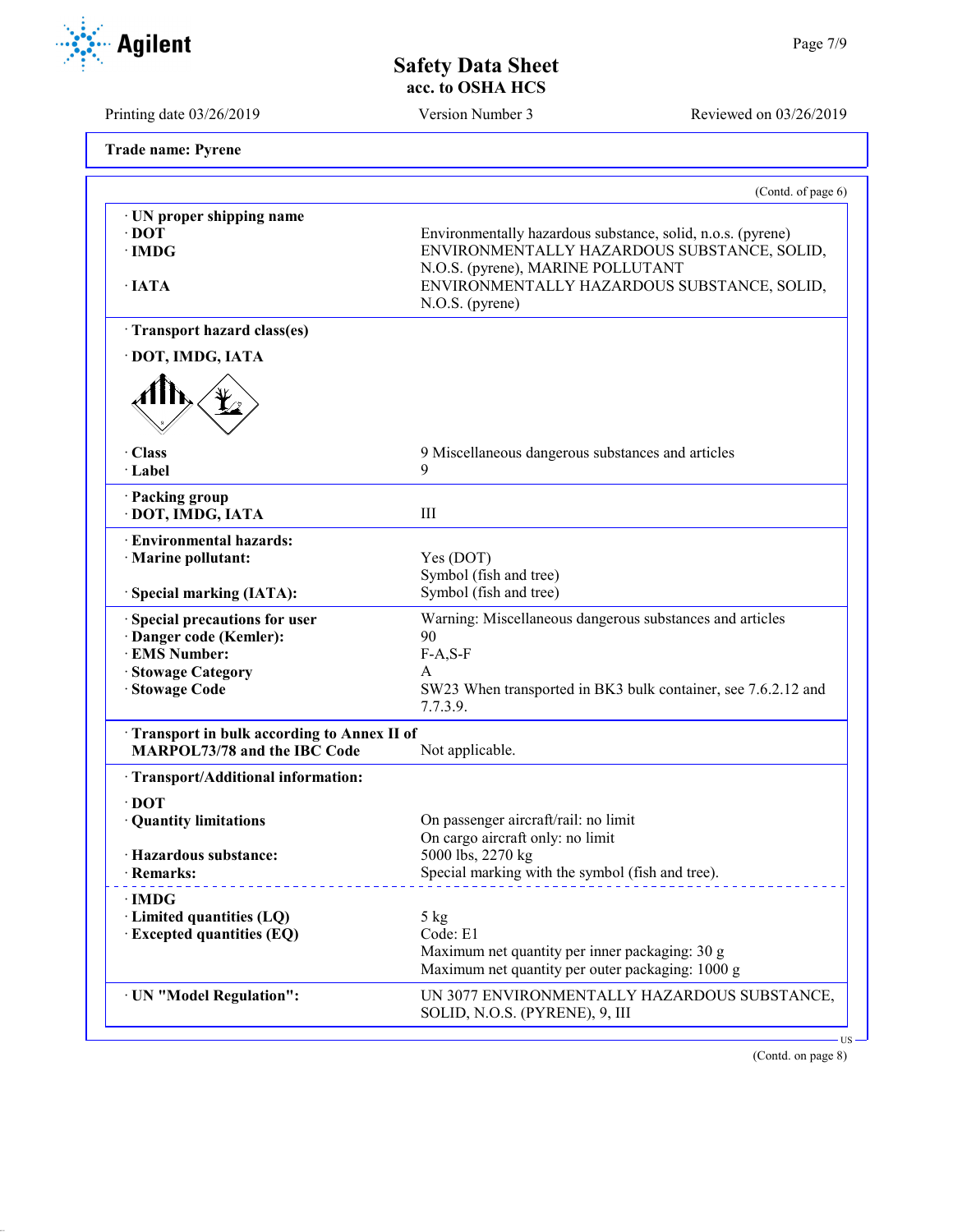Printing date 03/26/2019 Version Number 3 Reviewed on 03/26/2019

**Trade name: Pyrene**

(Contd. of page 7)

### **15 Regulatory information**

· **Safety, health and environmental regulations/legislation specific for the substance or mixture** · **Sara**

· **Section 355 (extremely hazardous substances):**

Substance is listed.

· **Section 313 (Specific toxic chemical listings):**

Substance is not listed.

· **TSCA (Toxic Substances Control Act):**

Substance is listed.

· **Proposition 65**

· **Chemicals known to cause cancer:**

Substance is not listed.

· **Chemicals known to cause reproductive toxicity for females:**

Substance is not listed.

· **Chemicals known to cause reproductive toxicity for males:**

Substance is not listed.

· **Chemicals known to cause developmental toxicity:**

Substance is not listed.

· **Carcinogenic categories**

· **EPA (Environmental Protection Agency)**

#### · **TLV (Threshold Limit Value established by ACGIH)**

Substance is not listed.

· **NIOSH-Ca (National Institute for Occupational Safety and Health)**

Substance is not listed.

· **National regulations:**

· **Information about limitation of use:**

Workers are not allowed to be exposed to this hazardous material. Exceptions can be made by the authorities in certain cases.

· **Chemical safety assessment:** A Chemical Safety Assessment has not been carried out.

### **16 Other information**

The information contained in this document is based on Agilent's state of knowledge at the time of preparation. No warranty as to its accurateness, completeness or suitability for a particular purpose is expressed or implied.

· **Department issuing SDS:** Document Control / Regulatory

· **Contact:** regulatory@ultrasci.com

· **Date of preparation / last revision** 03/26/2019 / 2

· **Abbreviations and acronyms:**

ADR: Accord européen sur le transport des marchandises dangereuses par Route (European Agreement concerning the International Carriage of Dangerous Goods by Road)

IMDG: International Maritime Code for Dangerous Goods

- DOT: US Department of Transportation
- IATA: International Air Transport Association

(Contd. on page 9)

D